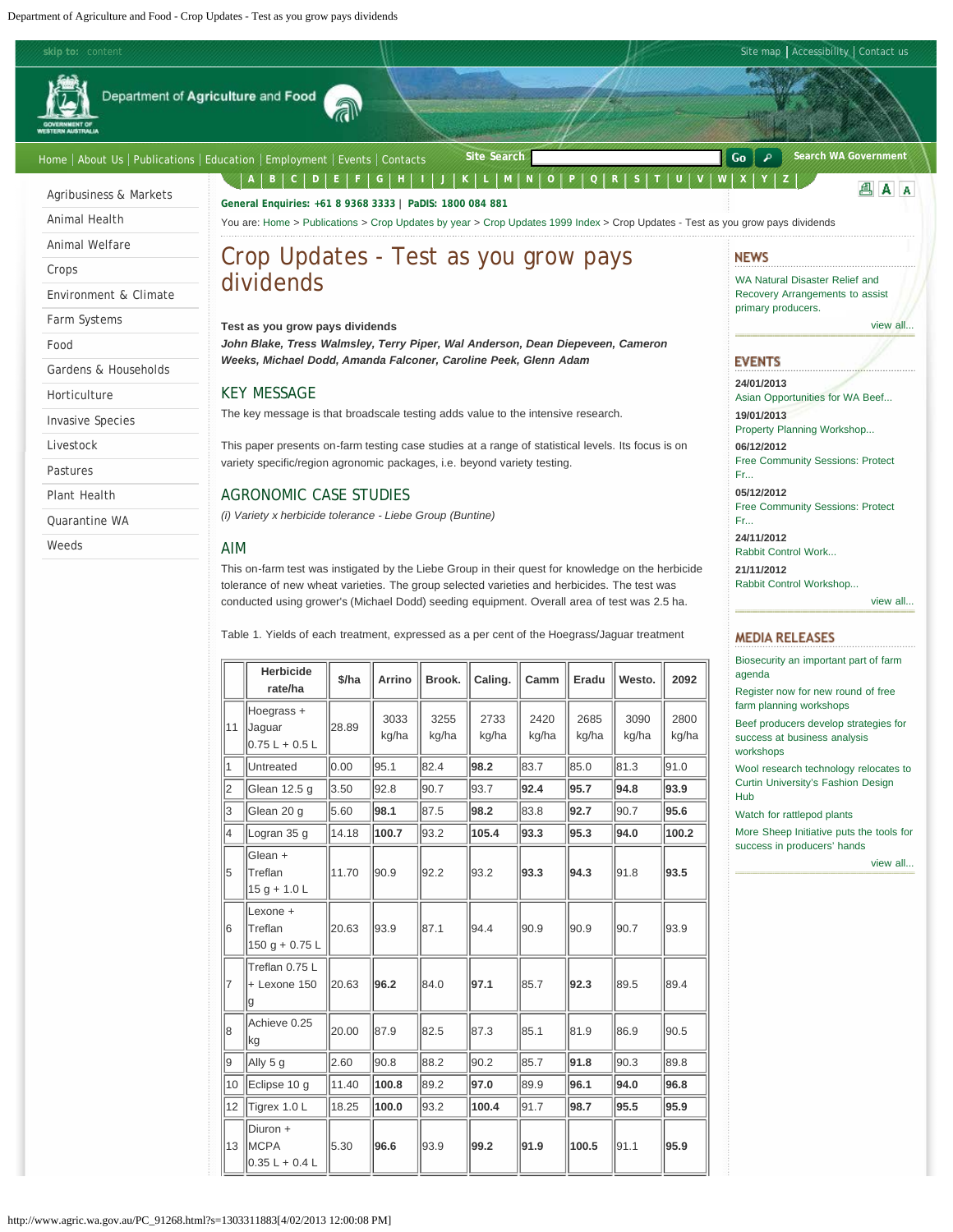|         | llsd                                                                                                       | <sup>4.5</sup> | 5.5 | 5.2 | 8.3 | 8.5 | $\overline{7.8}$ | 6.8 |
|---------|------------------------------------------------------------------------------------------------------------|----------------|-----|-----|-----|-----|------------------|-----|
|         | Treats 2-6 were incorporated by sowing, Treat 6 was immediately post-plant.                                |                |     |     |     |     |                  |     |
|         | Treats 8-11 were applied at Z12-3, Treats 12-13 were applied at Z13-4.                                     |                |     |     |     |     |                  |     |
|         | Treat 7 Treflan was IBS, Lexone was IPP.                                                                   |                |     |     |     |     |                  |     |
| yields! | Treatments in <b>bold</b> are not significantly different from the best available. All others have reduced |                |     |     |     |     |                  |     |
|         | This high value trial was implemented and managed by the Liebe Group - the harvest was sub-                |                |     |     |     |     |                  |     |

This high value trial was implemented and managed by the Liebe Group - the harvest was subcontracted (over 400 plots). This model is of high value for groups across the grainbelt.

*(ii) Wheat variety x soil type/Tenindewa TopCrop Group - B. Eastough/M. Doherty*

For 2 consecutive years, the group has undertaken broadscale testing of new wheat varieties by soil types. In 1998, Mike moved to a Level 4 testing design (6 varieties replicated twice with a control variety every 3<sup>rd</sup> plot). Data presented below is applicable to this region but methodology is transferable to all locations.

Table 2.

## LOCATION

| Clay loam test<br>site | Variety          | Yield (t/ha)      | Sandplain test site | Variety                | Yield (t/ha)      |
|------------------------|------------------|-------------------|---------------------|------------------------|-------------------|
| Mullewa                | <b>Westonia</b>  | $3.83a*$          | Mullewa L1          | <b>Brookton</b>        | 3.21a             |
|                        | Arrino           | 3.63 <sub>b</sub> |                     | Carnemah               | 3.18a             |
|                        | <b>Cunderdin</b> | 3.59 <sub>b</sub> |                     | lArrino                | 3.04 <sub>b</sub> |
|                        | <b>Brookton</b>  | 3.55 <sub>b</sub> |                     | <i><b>Westonia</b></i> | 2.97 <sub>b</sub> |
|                        | Carnemah         | 3.32c             |                     | <b>Cunderdin</b>       | 2.94 bc           |
|                        | Perenjori*       | 3.26c             |                     | Perenjori              | 2.85c             |
|                        | <b>Blade</b>     | 2.87d             |                     | Blade                  | 2.33d             |

NB

1. \* Variety YIELDS are significantly different from one another where different letters occur after the yield figure. Those with the same letter are not significantly different.

2. \* In this series of tests was a broadscale test of 'Easy Thresh Perenjori' (3.18 t/ha) which was similar yield to the other plots of Perenjori and was indeed easier to thresh.

Table 3. Examples of on-farm tests conducted in 1998 that test the 'Test as you Grow' package (refer AgWeb site for full info)

| <b>Test</b>                         | Location                                        | <b>Contacts</b>                                                           | <b>Test design</b>                                                                                                          | Cross ref<br>analysis<br>with related<br>intensive<br>research                        | Significant<br>difference/<br>statistical<br>analysis |
|-------------------------------------|-------------------------------------------------|---------------------------------------------------------------------------|-----------------------------------------------------------------------------------------------------------------------------|---------------------------------------------------------------------------------------|-------------------------------------------------------|
| Varieties<br>Soil types             | Mullewa (M1)                                    | Mike Doherty<br>Tenindewa<br>TopCrop Gp                                   | 2 test sites x 6<br><b>varieties</b><br>6 varieties/Blade<br>as Control every<br>3 <sup>rd</sup> plot<br>$x 2$ reps (Lvl 4) | <b>ICVT</b><br>(Mullewa)<br>Multi year<br>analysis<br>Idata from<br>1997 and<br>1998) |                                                       |
| Evaluate 6<br>Inoodle<br>lvarieties | Three Springs,<br>Bunjil<br>(Perenjori)<br>(M1) | C. Morgan<br>G. Mason,<br>S. Sparkman,<br>Agriculture WA<br>Perenjori FIG | 6 varieties/Eradu<br>as control every<br>3 <sup>rd</sup> plot x 2 reps<br>$ Lvl4\rangle$                                    |                                                                                       |                                                       |
| Herbicide<br>tolerance x<br>Ivar    | <b>Buntine</b><br>(M2)                          | Michael Dodd<br>Liebe Group                                               | 7 varieties/13<br>herbicide<br>treatments x 2                                                                               | ICVT - same<br>paddock                                                                |                                                       |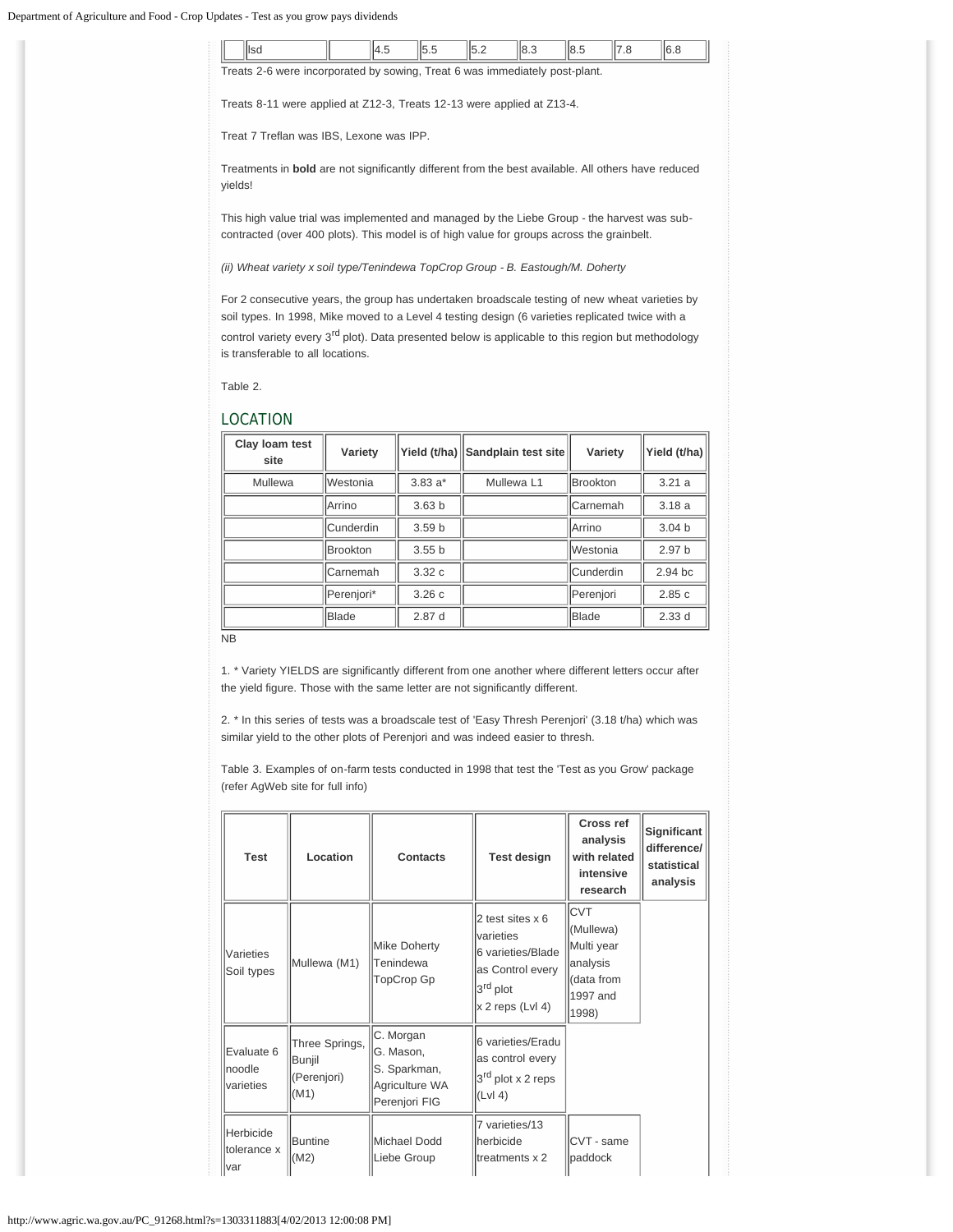|                                         |                                           |                                                       | reps                           |                                                                                                  |  |
|-----------------------------------------|-------------------------------------------|-------------------------------------------------------|--------------------------------|--------------------------------------------------------------------------------------------------|--|
| Wheat<br><b>Kalannie</b><br>varieties   |                                           | Don Stanley                                           | 4 varieties x 3<br>reps        | linci, stats<br>analysis on<br>quality results                                                   |  |
| Wheat<br>varieties                      | Tammin (M3)                               | Neil Mortimore                                        | 13 varieties x 2<br>reps       |                                                                                                  |  |
| Wheat<br>varieties                      | Kellerberrin/L3  Neil Mortimore           |                                                       | 10 varieties x 2<br>reps       |                                                                                                  |  |
| Varieties<br>61<br>broadscale<br>tests) | Kunjin<br>(Corrigin) (M3)                 | <b>Richard Guiness</b><br>Kunjin TopCrop<br>Group     | Lvl 4, Variety<br>tests/scales | <b>CVT</b> trial<br>(Agriculture<br>WA)<br><b>CVT</b><br>(Lammond &<br><b>Burgess Pty</b><br>Ltd |  |
| Coated<br>urea rates                    |                                           | Dave Cameron<br>Burracoppin L3 Sth Burrucoppin<br> Gp | 12 treatments x 2<br>reps      |                                                                                                  |  |
| Varieties<br>Testing x<br>scale         | Mingenew M1                               | <b>Cameron Weeks</b><br>Ming/Irwin Grp                | 6 varieties x 2<br>reps        | <b>CVT</b> same<br>lpaddock                                                                      |  |
| Fungicide<br>ltmts                      | Mingenew                                  | Caroline Peek                                         | 4 treatments x 2<br>reps       | <sup>*</sup> Rob<br>Loughman                                                                     |  |
| Nutrition<br>ltrtmnts                   | Anderson/Falconer<br>Liebe<br>and growers |                                                       | Paired Plots'                  | Fert. Co.<br><b>Trials</b>                                                                       |  |

*(iii) Disease management - (Nth Irwin - John Koric, Caroline Peek, Glenn Adam)*

## Fungicide trial - Allanooka

Caroline Peek, agronomist from Planfarm and Glenn Adam, Agriculture Western Australia Geraldton, have worked with John Koric of Allanooka to test the effect of foliar sprays on leaf diseases of wheat variety Carnamah. Plot layout consisted of 80 m x 12 m plots with two replicates. Sowing date was 20 May 1998.

Table 4. The quality results of different spray treatments are:

| <b>Treatment</b>                | Yield*<br>(t/ha) | Protein<br>$(\%)$ | Hecto.<br>weight | Screen's<br>$(\%)$ | <b>Fungal</b><br>score | Grade | Gross<br>income<br>(\$/ha) |
|---------------------------------|------------------|-------------------|------------------|--------------------|------------------------|-------|----------------------------|
| <b>Nil</b>                      | 3.51a            | 11.7              | 79.3             | 2.1                | 113                    | AH    | 596                        |
| Bayleton 125 mL/ha              | 3.59a            | 11.6              | 77.3             | 2.4                | 15                     | AH    | 609                        |
| Bayleton 250 mL/ha              | 3.61a            | 11.7              | 78.3             | 2.6                | l11                    | AH    | 613                        |
| Folicur 145 mL/ha +<br>$1%$ oil | 3.98b            | 11.9              | 78.8             | 1.8                | 113                    | AH    | 676                        |

\* Yields are significantly different from one another when different letters occur after the yield figure. Those with the same letter following the yield figure are not significantly different.

## ACCESS TO REGIONAL RESULTS

Broadscale testing results by region are available to Internet: AgWeb.

http://www.agric.wa.gov.au/cropupdates?

## **CONCLUSIONS**

**The Test as Grow Kit** is a tool for agribusiness to use conducting in on-farm evaluations with client groups. The kit was developed with the help of growers and funds made available by GRDC (DAW 599 WR).

The 3 representative case studies presented above give an indication of the range of on-farm testing that is being successfully conducted by producers and grower groups in association with consultants, agronomists and specialists.

Although the data gained from broadscale on-farm testing has highest value locally, the methodologies and testing innovations displayed are transferable across regions.